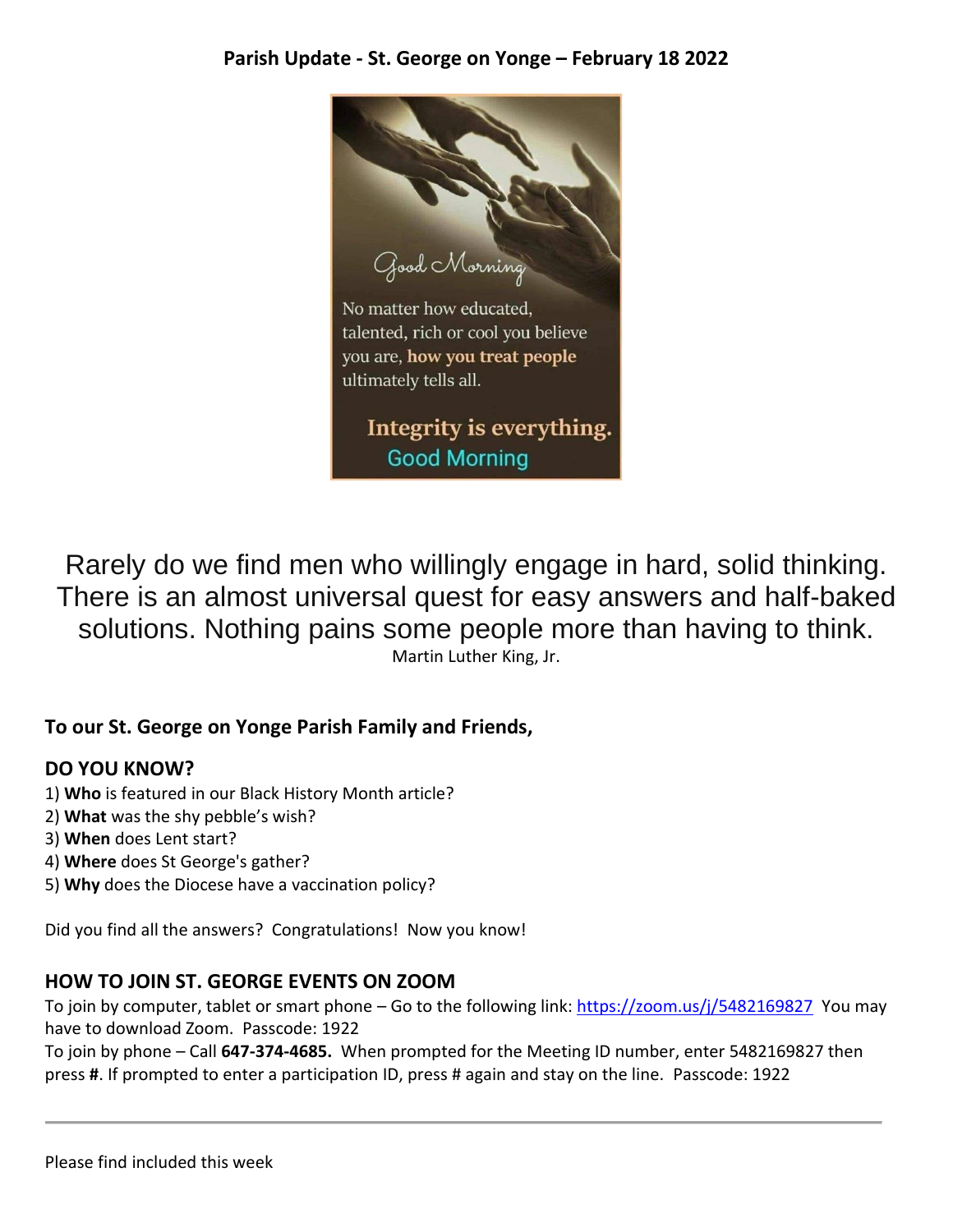- The bulletin for Sunday February  $20<sup>th</sup>$  service
- Letter from the Bishop

#### **\*Please join us for Worship…Virtually**

Our services will continue to be live streamed on Facebook at 10:00 each Sunday as well as being available afterwards to watch at any time. Only worship team members who have specific roles during services will be attend, and will follow all COVID-19 protocols.

This Sunday: Seventh Sunday after Epiphany: Black History Month Service

Join us for a reflection by Sandy Thomas.

#### **BIO OF SANDY THOMAS**

Sandy Thomas has been a parishioner of St. George on Yonge for approximately 15 years and has served in various areas including the roster of readers and the stewardship committee. She is a lawyer, and is currently Senior Counsel with the Public Prosecution Service of Canada (PPSC) in Toronto, where she has practised criminal and constitutional law since 1994. She has a B.A (Hons) in Music. She is called to the Bar of Ontario, and is a former member of the Bars of Pennsylvania and New Jersey. Ms Thomas is also former Assistant Counsel to Governor Thomas H. Kean of New Jersey.

Sandy is assigned to the Regulatory Prosecutions team at PPSC in Toronto, where she does trial and appellate work.

Over the years Sandy has given numerous presentations and participated on panels concerning various areas of law pertinent to her practice. She especially enjoys speaking to students in elementary and high schools in the GTA.

Sandy is a former board member of the Toronto Dance Theatre. She has been on the board of the Jazz Performance and Outreach Centre (JPEC) since 2013. She is the Chair of JPEC's Outreach program, which sends professional musicians to conduct workshops in schools in high needs areas or with little or no music programming.

Ms Thomas is founding president of the Canadian Association of Black Lawyers (CABL), which was established in 1996. She is the recipient of several awards.

### **CALENDAR OF EVENTS**

| 2022    |                                     |               |            |
|---------|-------------------------------------|---------------|------------|
| Feb 20  | Seventh Sunday after the Epiphany   | Facebook Live | 10:00 a.m. |
|         | <b>Black History Month Service</b>  |               |            |
| Feb 24  | <b>Evening Prayer</b>               | By Zoom       | 7:30 p.m.  |
| Feb 27  | Last Sunday after the Epiphany      | Facebook Live | 10:00 a.m. |
| March 2 | <b>Evening Prayer/Ash Wednesday</b> | By Zoom       | 7:30 p.m.  |
| March 6 | First Sunday in Lent                | Facebook Live | 10:00 a.m. |

**Please note special change of Evening Prayer from March 3rd to March 2 to include Ash Wednesday activities. Packages of ashes can be picked up at the church on Feb 23rd, or Mar 1st, between the hours of 10 am. and 1 pm. if you are planning on attending.**

### **VIRTUAL SERVICE**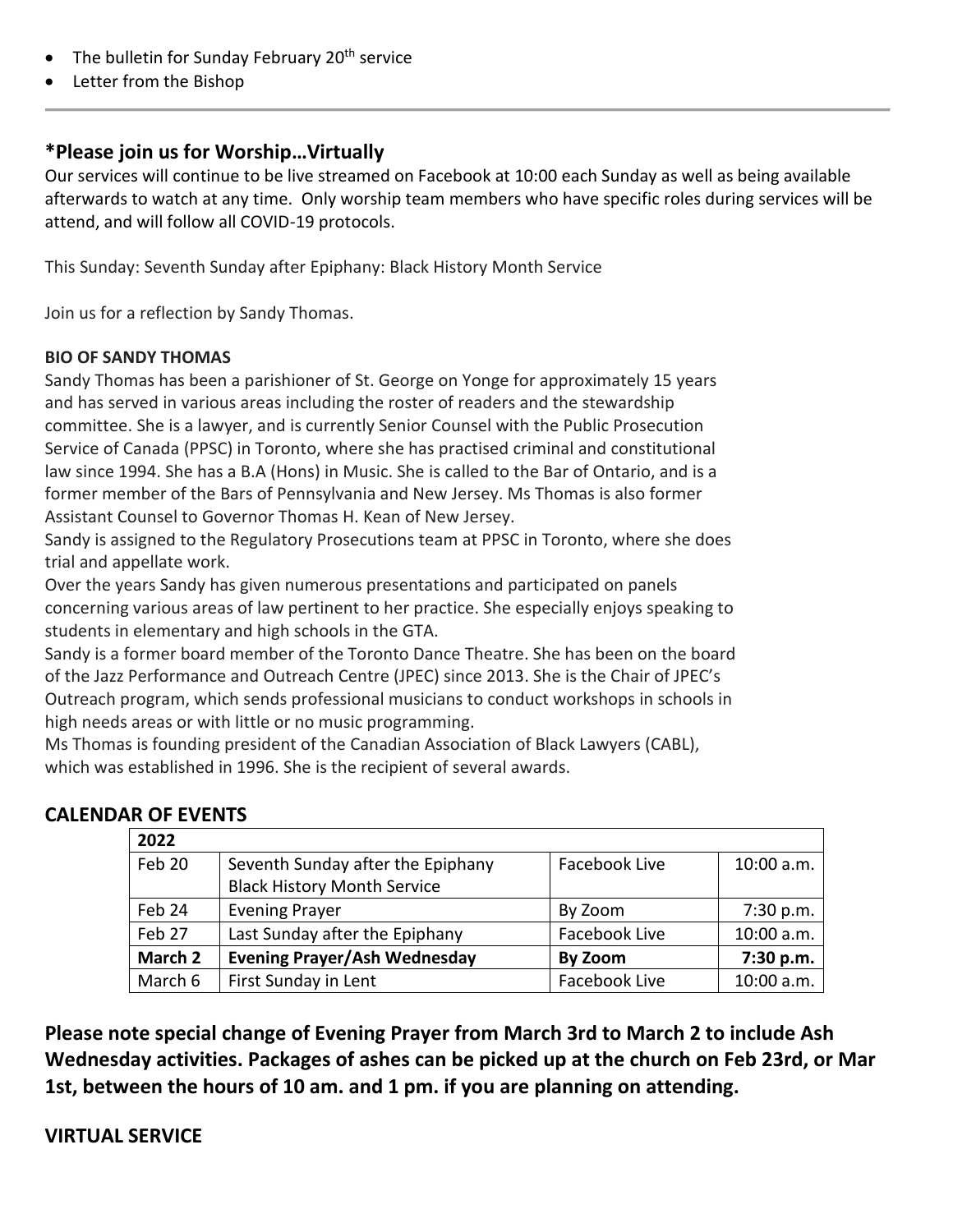The virtual service for February 20<sup>th</sup> is being streamed on the St. George on Yonge Facebook page at 10 a.m. **ET:** <https://www.facebook.com/stgeorgeonyonge/>

The entire video will also be available on the page immediately after. Please invite your friends and family to watch, pray, sing and react together while apart!

\*The bulletin is attached.

- \* You can continue to access the service at [https://stgeorgeonyonge.ca/sermons.](https://stgeorgeonyonge.ca/sermons) Services for previous Sundays can be accessed from the website by clicking on *Sermon Archive*.
- \* You can hear the sermon by calling the church phone number and choosing option 8.

#### **BLACK HISTORY MONTH**

Submitted by Craig Robertson

Throughout Black History Month, we will strive to recognize the talents, achievements and contributions of Black Canadians. This week we feature a group of Black musicians whose online performance is both a triumph over COVID and also an expression over racism and exclusion encountered by Blacks in Canada. Follow the CBC link below.

<https://www.cbc.ca/news/canada/london/freedom-marching-black-artists-1.6343436>



CBC's website offers a broad range of features on its platform "Being Black in Canada" [https://www.cbc.ca/news/canada/newfoundland-labrador/community/february-celebrate-black-history-month-](https://www.cbc.ca/news/canada/newfoundland-labrador/community/february-celebrate-black-history-month-1.6343669)[1.6343669](https://www.cbc.ca/news/canada/newfoundland-labrador/community/february-celebrate-black-history-month-1.6343669)

Submitted by Clavel Lyttle **Violet King (1929–1982) - Canada's First Black Female Lawyer**

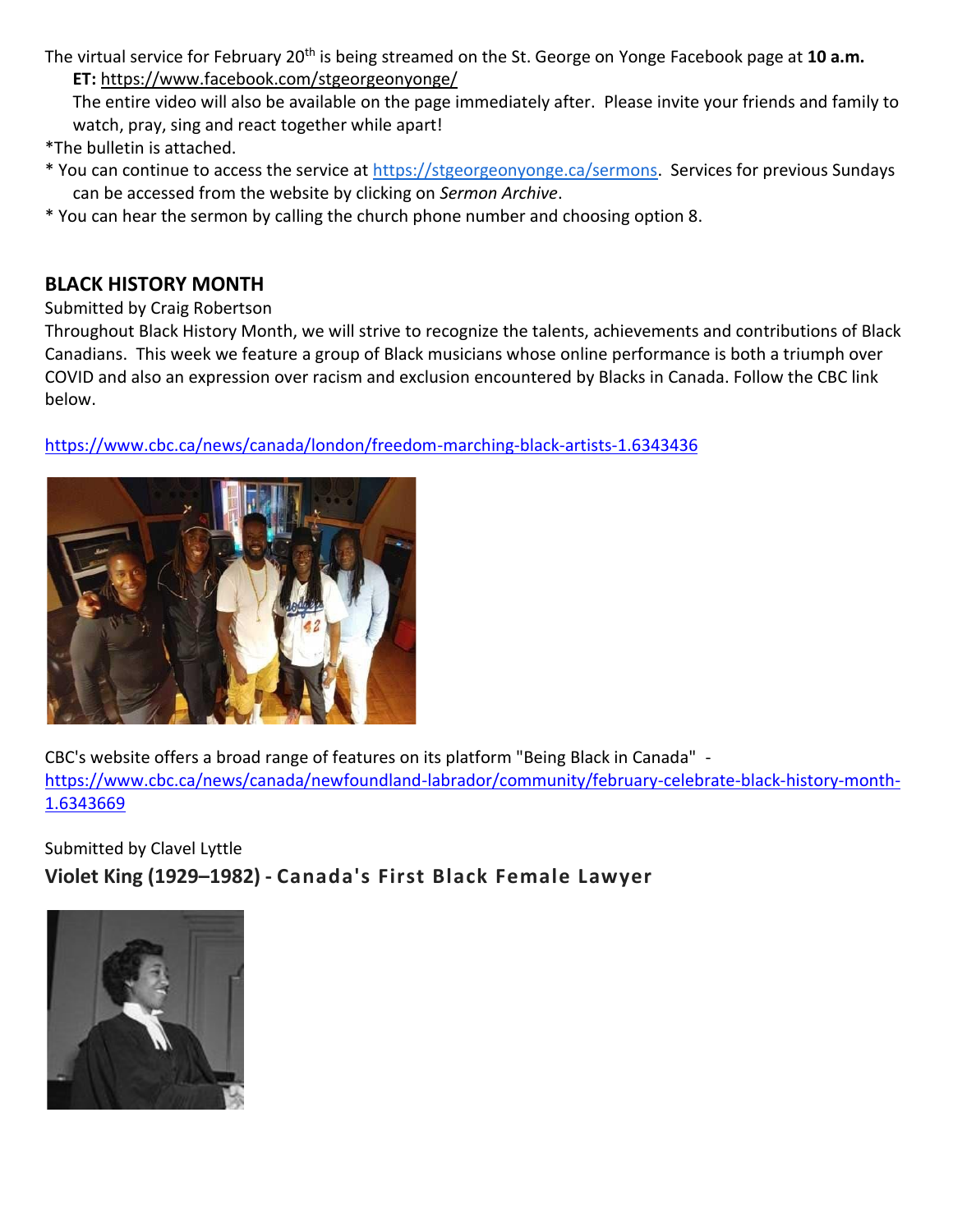As a child, Violet King dreamed of becoming a lawyer despite the absence of lawyers in Canada who looked like her. Nonetheless, King went to law school and became the first Black person to earn a law degree in the province of Alberta. After passing the bar, she became the first Black woman lawyer in Canada. King's story not only speaks to her intelligence and perseverance, but also highlights the importance of representation.

### **EVENING PRAYER WITH THE PARISH FAMILY**



Join us for evening prayer by Zoom. Thursday evenings – next service is on – **February 24th** Time 7:30 to 8:00 p.m. An opportunity to invite family and friends interested in evening worship. Interested in being a reader? Please respond to this weekly update or call Rev. Leonard at 416 225-1922 x515. Use the Zoom link at the beginning of this update.

#### **SAVE THE DATE**

St. George on Yonge will celebrate our 100th Anniversary with a special worship service to be held on Saturday, April 23rd, St. George's Day. Our Primate, the Most Rev. Linda Nicholls will be the celebrant and preacher. Please reserve the date, watch for details and invite former parishioners, family members and neighbours to join us. Anyone who would like to be added to our Friends contact list should communicate with the office [\(office@stgeorgeonyonge.ca\)](mailto:office@stgeorgeonyonge.ca).



Coffee is optional

Come and join us for our virtual Coffee hour on Sunday, February  $27<sup>th</sup>$  at 1:00 p.m.

With the state of the pandemic, at this time, social events probably won't be allowed for quite some time. In order to connect and share stories, tales of what we are up to, etc. we would like to continue our virtual social events and hope to have more people join us. All are welcome.

Use the Zoom link at the beginning of this update.

**CHILDREN AND YOUTH MINISTRY**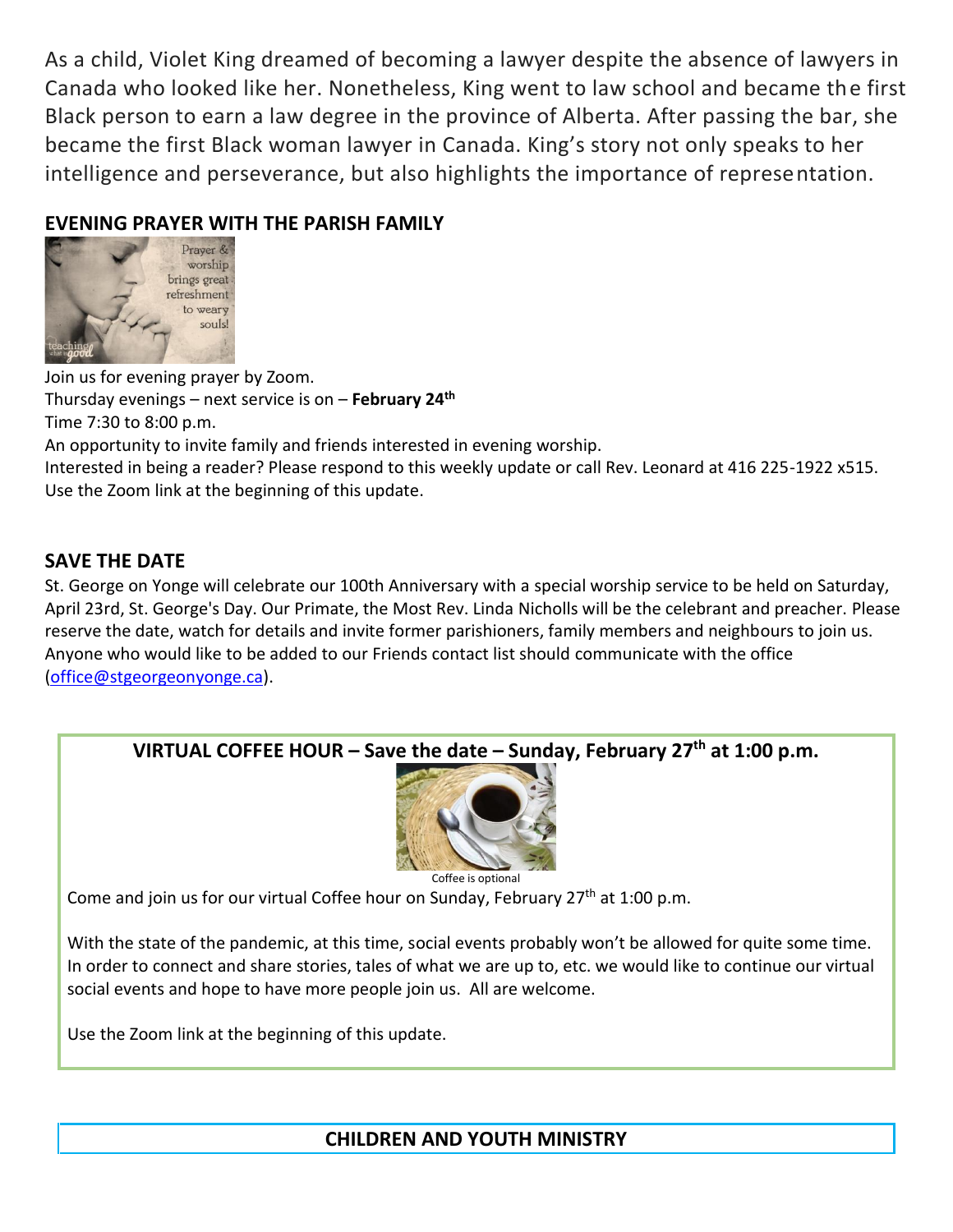

**Please note that there will not be any children's programs in February. Program sessions for both groups will resume on March 6th – 12:30 for the 6-11 and 1:00 for the 3-5 year olds.**

You can reach me at: Kathy: [fambail@hotmail.com](mailto:fambail@hotmail.com)

#### **PHOTO GALLERY**



Aerial view of Willowdale, 1920s

Do you have any pictures of interest that we could share? Please submit them to the office for consideration. \* \* \* \*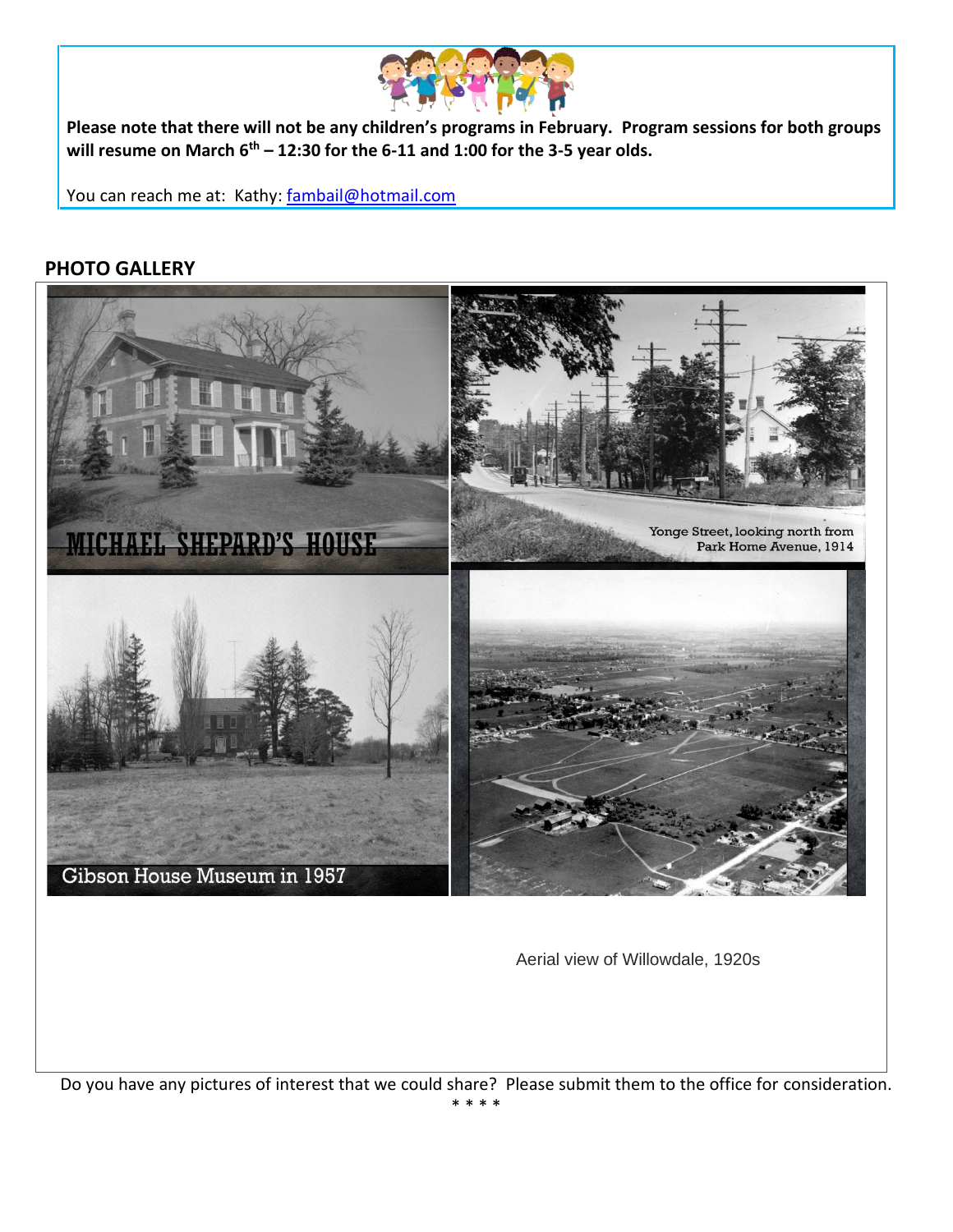

Thanks to everyone who attended this special historical presentation. Special appreciation to our historian, Richard Fiennes-Clinton. It was obvious that he had done a lot of research and really enjoys sharing his interest in our past. Please remember to share any further memories of Willowdale with Richard at [richard@muddyyorktours.com](mailto:richard@muddyyorktours.com) We want to have some more memories shared in this email update. Please send in your stories!

Here are some of the comments we received in the "chat" and after the program.

From parishioners and friends of St. George:

Fascinating! Thanks Richard!

Wonderful presentation!

That was a real treat! We enjoyed it very much,

Thanks for a great presentation - from all the current day Sisters of St. John the Divine!

That was great! Thanks!

It was very interesting and informative. And of course for us the icing on the cake was seeing our condo! Didn't know it was such a historic spot!

Great presentation last night. Some places were not mentioned that I remember so well. I have so many memories of cycling to the library when it was such a small building and of course the community centre where I went to the North York Garden Club juniors and in the Willowdale Group of Artists juried show as a student of Maysie (I think her basement studio was on Kingsdale). I remember creating a Three Little Pigs diorama and winning a first prize for my shoe box creation.

From members of the community:

Thanks for a wonderful presentation!

 I also remember and loved the Willow theatre! Lived on Drewry in early 60s when farm fields were behind us. I am surprised how much Yonge St. has changed since the photo you showed from 100+ years ago. Other memorable things: Spring Garden Chinese Restaurant near Gibson House, and Red Barn hamburgers at Yonge & Finch.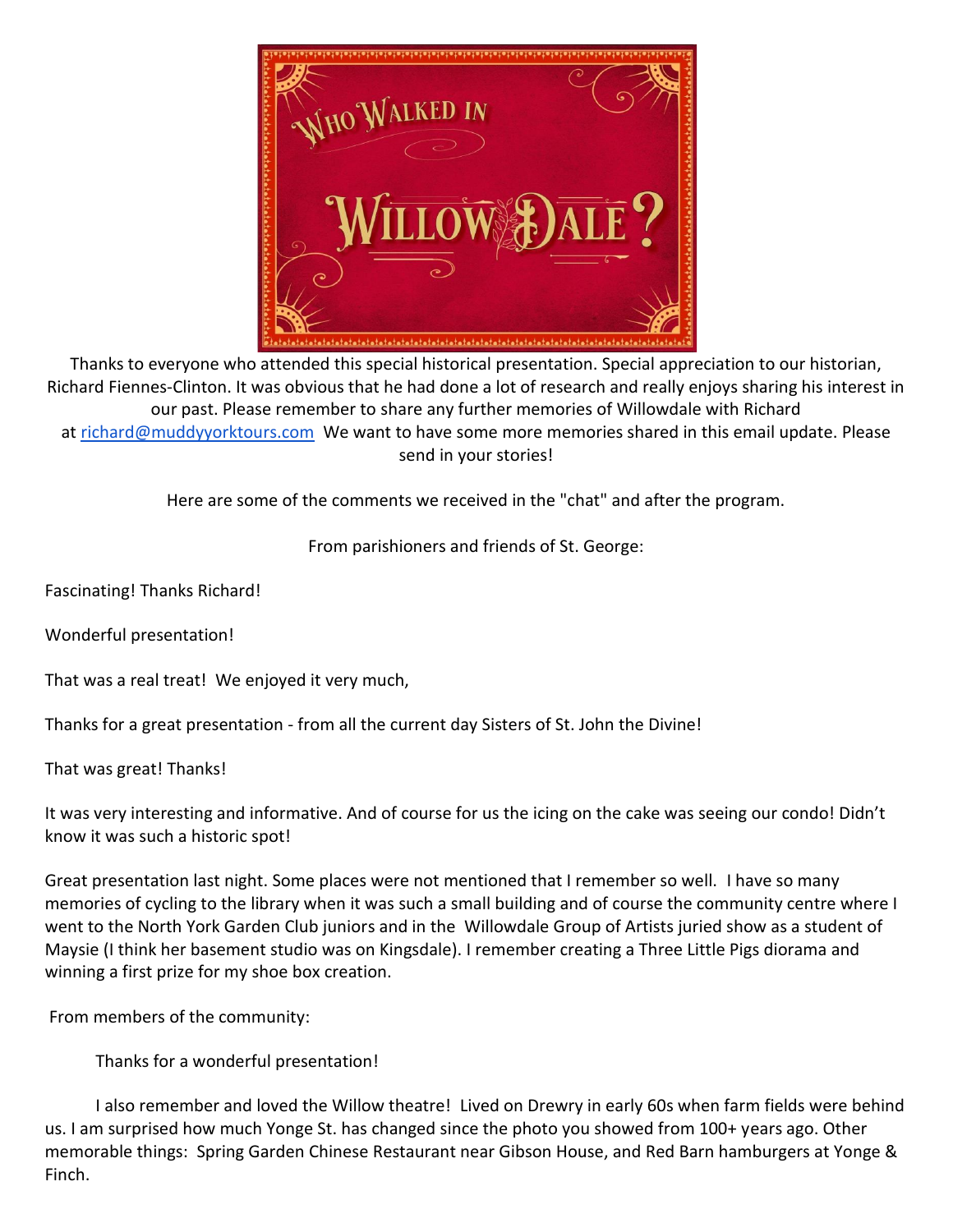After emigrating to Toronto the Willow theatre was the first movie I attended and the movie was Bonnie and Clyde. I belong to Willowdale United Church and we had services in the Willow Theatre before moving to the new church on Kenneth Ave in 1954.

Thank you to All. I really enjoyed myself

#### **CELEBRATIONS**

Any birthdays coming up in February? March? Any other special celebrations coming up? Just let the office know so we can wish you blessings on your special days.

Happy Birthday to Brian



**I LOVE TO MAKE LISTS I ALSO LIKE TO LEAVE** THEM ON THE KITCHEN **COUNTER AND THEN GUESS WHAT'S ON THE** LIST WHILE AT THE **STORE** 

In these times, things that make us smile are very important. Do you have something that could make someone else smile? Please submit anything you have to the office for consideration.

\* \* \* \*

**We Remember in Prayer Today and This Week . . . Congregation Cycle** Parivin G Azita G David G & Irene S Walter G & Debbie & Susie Collene H & J.C. & Tattianna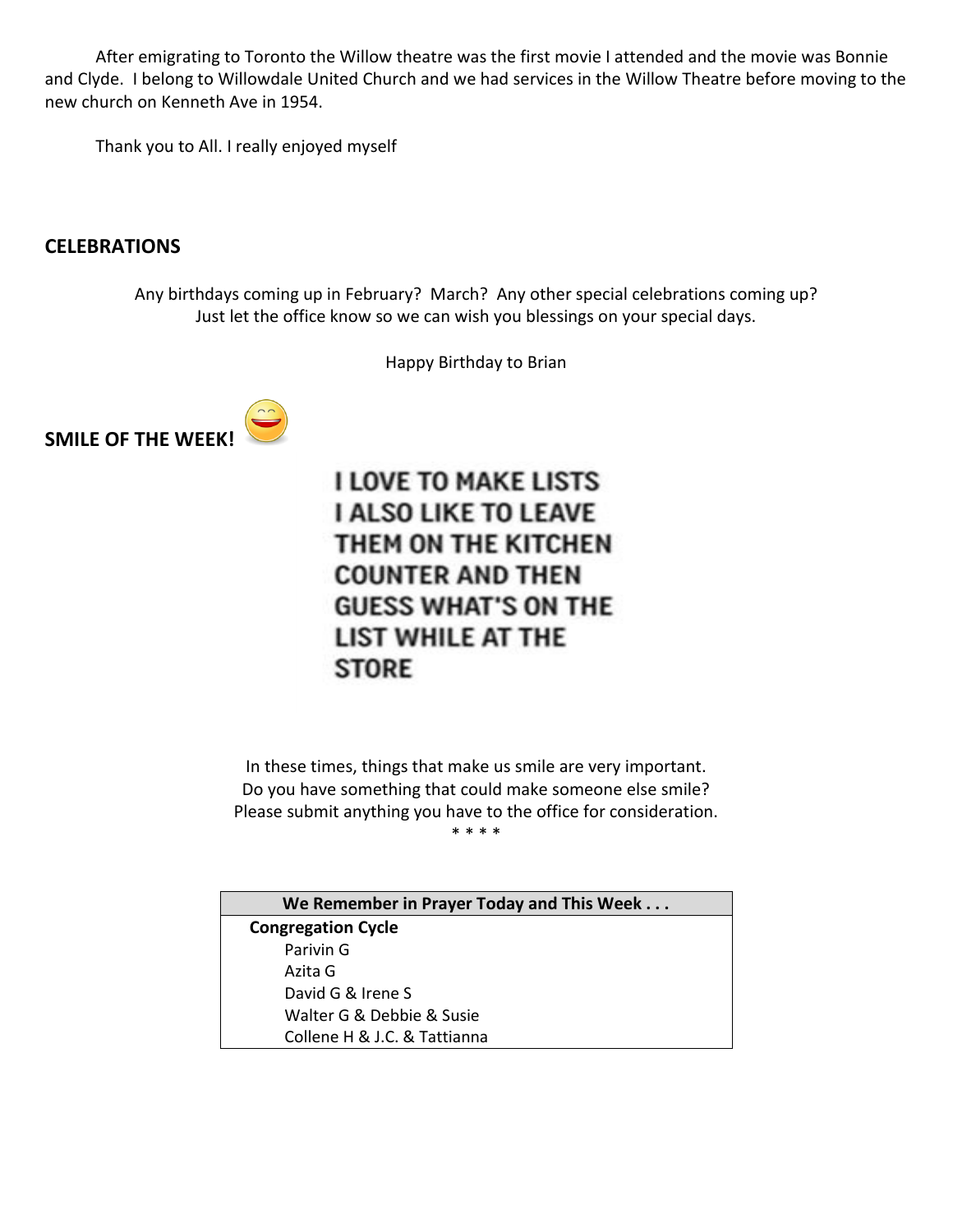

# *"Do to others as you would have them do to you"* Luke 6:31

## **ONGOING REMINDERS**

#### **TERRITORIAL ACKNOWLEDGEMENT**

This is the Land Acknowledgement that has been adopted by St. George on Yonge:

The land on which we gather is the traditional territory of the Huron-Wendat, Haudenosaunee (ho-den-oh-shownee) and Anishinabek (ah-nish-nah-bek) Nations, and the Mississaugas of the Credit First Nation. This territory was the subject of the Dish With One Spoon Wampum Belt Covenant, an agreement between the Iroquois Confederacy and the Ojibwe and allied nations to peaceably share and care for the resources around the Great Lakes. This territory is also covered by the Toronto Purchase. Today, Toronto is home to many Indigenous people from across Turtle Island.

We recognize the enduring presence of Indigenous peoples connected to and on this land. We are grateful for the opportunity to gather on this territory and work in this community, and we commit ourselves to the work of reconciliation with Indigenous peoples.

### **\$TEWARD\$HIP**

The 'official' season for giving is now over, and family, friends, and charitable organizations are rejoicing in the gifts they received. And we rejoice in the greatest gift of all, the baby born on Christmas Day more than 2,000 years ago. Jesus' impact on the world, and the Christian church that grew to proclaim the Gospel, have been a major force for good throughout the world.

Close to home, St. George on Yonge is also a force for good, and throughout the pandemic has maintained worship services (sometimes virtual, sometimes in-person, sometimes both at the same time, and virtual only at this time), and provided pastoral support and programs that people rely on. This has continued in spite of a sharp drop in income, and a growing gap between income and outgo. Essential repairs can't be done because of the lack of funds. Our Priest, Administrator, Music Director and custodian continue to deliver 120% in spite of this, but to describe the situation as stretched is an understatement.

Please think about your gift to St. George in an intentional and prayerful way. The note below on 'Donation Options' has some very useful information to help you with your decision.

### **DONATION OPTIONS**

• If you are not already donating using PAR, please seriously consider using this method of intentional giving, using safe, secure and automatic debit; it's very flexible, you can change or withdraw your commitment at any time. Commit to a manageable amount, and top it up with an additional offering if you experience a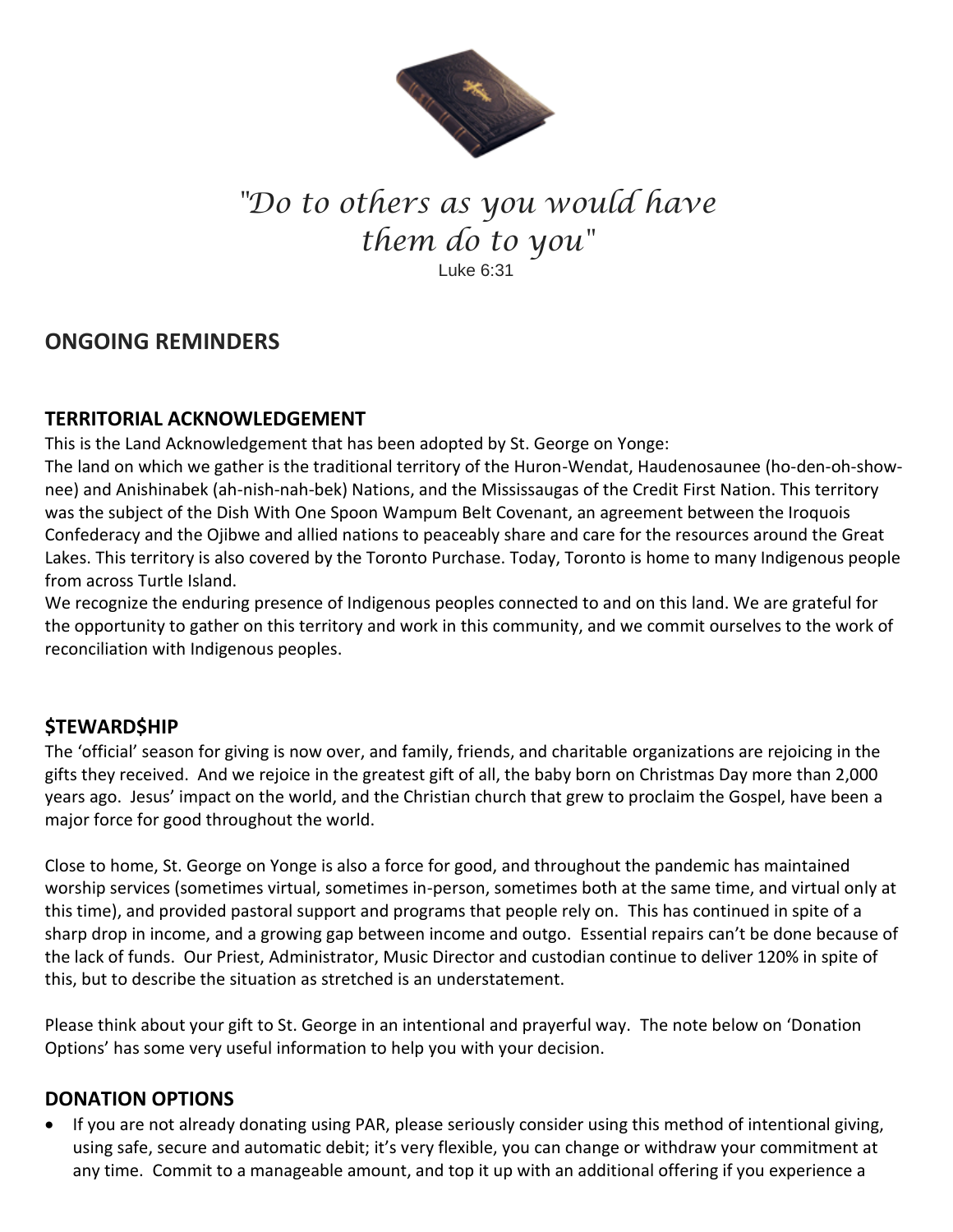windfall. Regarding PAR or any other form of donation, please contact Envelope Secretary Anne Baillie at [family.baillie@sympatico.ca](mailto:family.baillie@sympatico.ca) or 416-225-2570 and she will be happy to give you more information and assist you.

- Cheques can be mailed or dropped off at the Church in person. The Office Administrator is here on Tuesdays, Thursdays and Fridays during office hours; just phone or email first to set up a time for the drop off. If you're able to drop off in person, we also accept good old-fashioned cash – even coins (but please no pennies).
- At the Sunday services the collection plate will be at the back of the church. Due to COVID protocols it won't be passed around. Please deposit your donation as you enter the Sanctuary.
- Donations can also be made online with a credit card through CanadaHelps (even though there is a 3.75% [charge to the parish, all do](https://www.canadahelps.org/CharityProfilePage.aspx?CharityID=d28998)nations are gratefully received).



### **VACCINE POLICY FROM THE DIOCESE**

On September 17, 2021 the Diocese issued a new policy, for the protection of all individuals who enter the church buildings, including any church property outside as well, or, who come in contact with church staff carrying out activities on behalf of or representing the Anglican Church in the Diocese at this time.

This policy applies to every bishop, priest, deacon, and lay person under the jurisdiction of the Diocesan Bishop of the Diocese of Toronto engaged as an office holder, Employee, service provider, or Volunteer. For further clarification, it applies to those appointed or hired to work in the Church, and Volunteers at all levels of the Diocese before they can be allowed to start their activity or duty.

Proof of vaccination can either be shown to a warden in person at the church, or over Zoom. Please do not email us your vaccination certificate as proof, as it is not a secure form of communication.

Thank you in advance for doing your part to keep everyone safe by complying with the diocesan policy.

Aili Maki and Doug Heyes

### **OLD EYE GLASSES TO DONATE?**



Do you have old eye glasses lying around that no one is using and don't know what to do with them? We have your solution. If you drop them off at the church Doug Heyes has a location that takes donated glasses. After they sanitize the glasses they are donated to developing countries. You can bring them to church once we resume in-person services, or drop them off in the mail box by the Yonge street entrance. Please put a note with them that they are being donated.

Thank you for the **many pairs of eyeglasses already donated**. If the desire to support those in developing countries continues, more deliveries will be made, so **keep them coming**. **64** pairs to date have been donated!

### **HOW TO BOOK A COVID-19 VACCINE**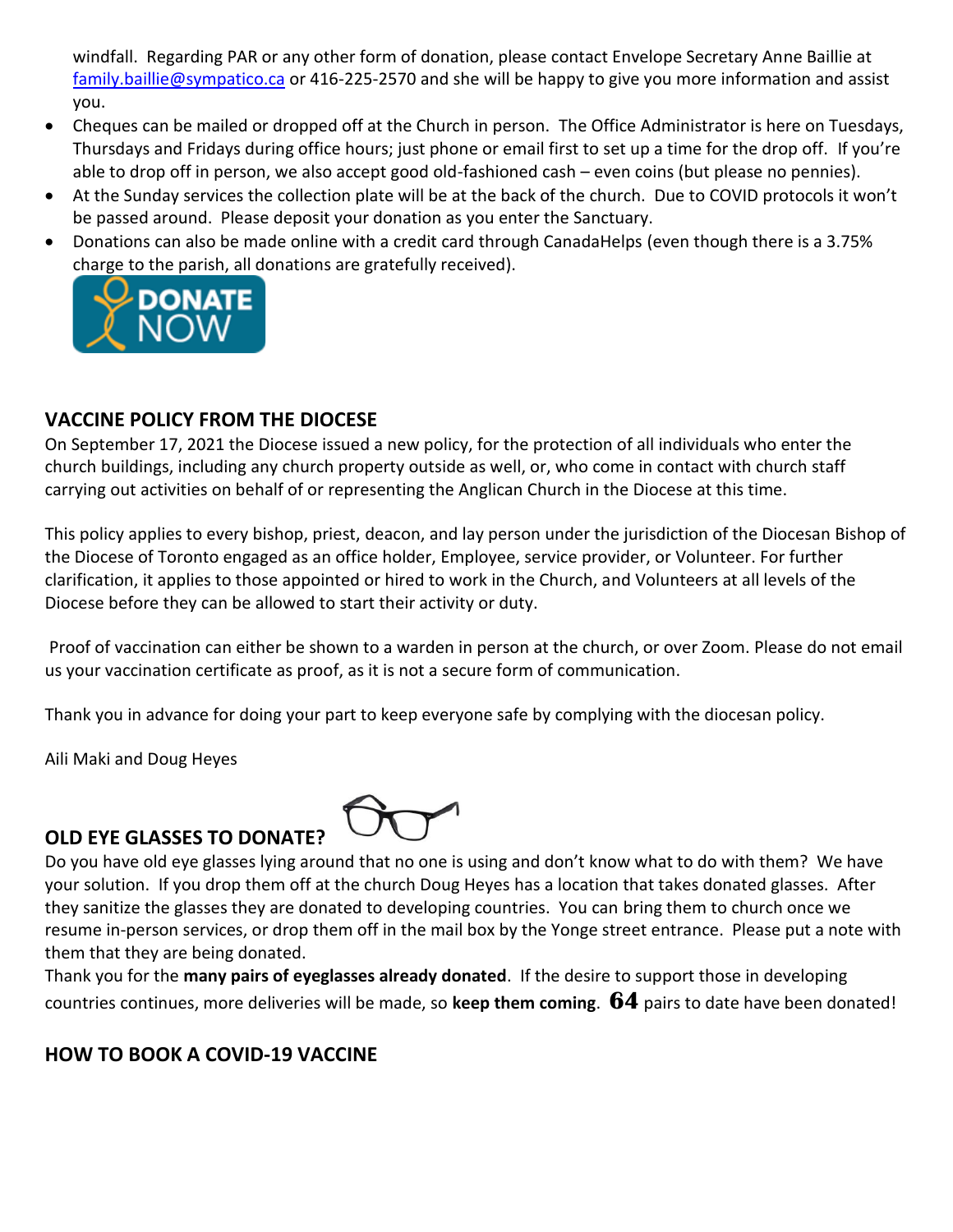

#### <https://covid-19.ontario.ca/book-vaccine/>

Vaccines save lives. Let's all do our part. This link is for anyone needing a first or second dose or a booster for those eligible. Thank you.

#### **HOW TO DOWNLOAD ONTARIO'S NEW COVID-19 VACCINE PASSPORT OR QR CODE**

To access the QR code, go to Ontario's **[COVID-19 vaccination record site,](https://covid19.ontariohealth.ca/app-identity?viewId=JKH22JRXBHCT)** enter your health card information, date of birth and postal code. When you get to the next page, select 'proof of vaccination'. Then, select 'Download your enhanced vaccine certificate'. This should be followed by another screen pop-up that will display the QR code. The code will be labelled with your full name, date of birth and the dates of your vaccinations as well as the types of vaccines you received.

You can print out the QR code document if you prefer carrying it physically, but make sure not to fold or crease the QR code portion as it may become difficult to read. You can also store the code in your smartphone as a PDF by emailing it to yourself.

If you're an iPhone user, you can save it to your Apple Health app by opening your camera and hovering over the QR code. When your phone scans the code, it'll open up the document that you can save on your app.

If you received one or more of your doses of the COVID-19 vaccine outside of Ontario, the government says you must contact [your local public health unit](https://www.phdapps.health.gov.on.ca/phulocator/) for proper documentation. The province says that "[proof of](https://covid-19.ontario.ca/proof-covid-19-vaccination)  [vaccination](https://covid-19.ontario.ca/proof-covid-19-vaccination) may also include a vaccination receipt from another jurisdiction that shows the holder is fully vaccinated against COVID-19."

If you aren't vaccinated or are only partially vaccinated, Ontario says you won't be able to enter businesses and organizations where proof of vaccination is required. This includes indoor dining at restaurants, gyms, theatres, sports and entertainment venues and other non-essential businesses. The same site for downloading your enhanced vaccine certificate can also be used to [book your vaccine appointment.](https://covid-19.ontario.ca/book-vaccine/)

### **THANK YOU FOR HELPING TO SAVE GOD'S CREATURES GREAT AND SMALL**



With the necessity of wearing masks, if you are using disposable ones, please cut the elastic/ribbons before disposing of them properly; some ribbons can simply be pulled free of the mask. Animals, birds, fish, etc. can get caught up in the elastic. Don't forget to cut the plastic rings of can holders too. Please say no to plastic straws… there are many alternatives out there now. And please use reusable bags when possible.

If you have the opportunity to share this message, please do so. The more people we make aware of this, the better off God's creatures may be. Thank you.

#### **CHURCH CONTACT INFORMATION**